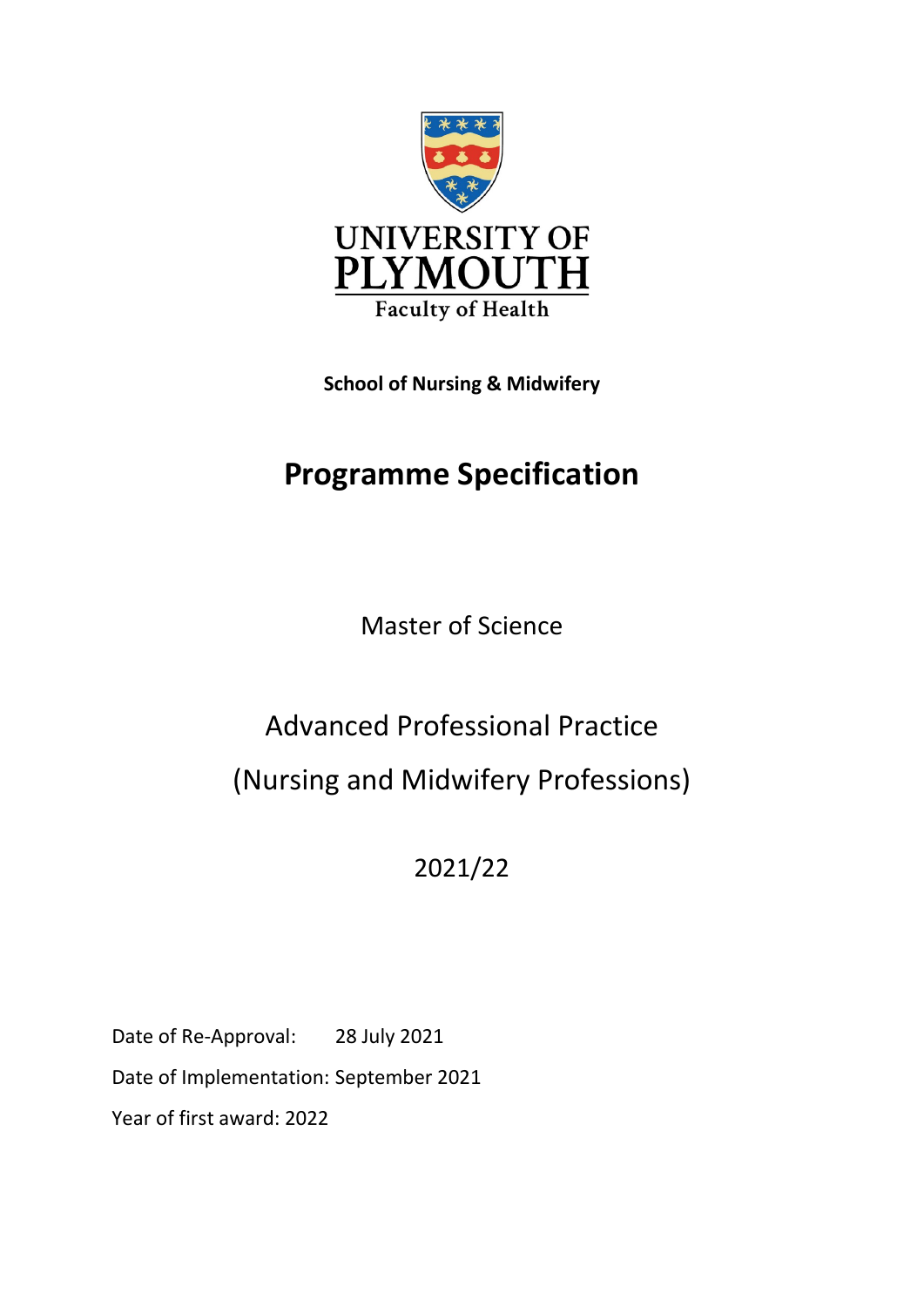# **Contents**

|                | Heading                                                                                                                           | Pg No          |  |  |  |  |  |  |  |  |
|----------------|-----------------------------------------------------------------------------------------------------------------------------------|----------------|--|--|--|--|--|--|--|--|
| 1              | <b>Award Titles</b>                                                                                                               | 3              |  |  |  |  |  |  |  |  |
| $\overline{2}$ | Distinctive features of the Advanced Professional Practice/Professional<br>Practice (Nursing and Midwifery Professions) programme | $\overline{3}$ |  |  |  |  |  |  |  |  |
| 3              | Relevant QAA subject Benchmark Group(s)                                                                                           | 4              |  |  |  |  |  |  |  |  |
| 4              | Programme Structure                                                                                                               |                |  |  |  |  |  |  |  |  |
|                | Table 1: Programme Structure                                                                                                      | 4              |  |  |  |  |  |  |  |  |
| 5              | Programme Aims                                                                                                                    | 5              |  |  |  |  |  |  |  |  |
| 6              | Programme Intended Learning Outcomes                                                                                              | 6              |  |  |  |  |  |  |  |  |
|                | 6.1 Knowledge and understanding                                                                                                   | 6              |  |  |  |  |  |  |  |  |
|                | 6.2 Cognitive and intellectual skills                                                                                             | 6              |  |  |  |  |  |  |  |  |
|                | 6.3 Key and transferable skills                                                                                                   | 6              |  |  |  |  |  |  |  |  |
|                | 6.4 Employment related skills                                                                                                     | 7              |  |  |  |  |  |  |  |  |
|                | 6.5 Practical skills                                                                                                              | 7              |  |  |  |  |  |  |  |  |
| 7              | Teaching and Learning Methods and Assessment Strategy                                                                             |                |  |  |  |  |  |  |  |  |
| 8              | Admission criteria, including APCL, AP(E)L and DAS arrangements                                                                   | 8              |  |  |  |  |  |  |  |  |
|                | $8.1$ AP(E)L                                                                                                                      | 8              |  |  |  |  |  |  |  |  |
|                | 8.2 European Credit Transfer and Accumulation System (ECTs)                                                                       | 8              |  |  |  |  |  |  |  |  |
|                | 8.3 Disability Services                                                                                                           | 9              |  |  |  |  |  |  |  |  |
| 9              | Progression Criteria for Final and Intermediate Awards                                                                            | 9              |  |  |  |  |  |  |  |  |
| 10             | <b>Exceptions to Regulations</b>                                                                                                  | 9              |  |  |  |  |  |  |  |  |
| 11             | <b>Transitional Arrangements</b>                                                                                                  | 9              |  |  |  |  |  |  |  |  |
|                |                                                                                                                                   |                |  |  |  |  |  |  |  |  |
| 12             | Mapping                                                                                                                           | 10             |  |  |  |  |  |  |  |  |
|                | Table 2: ILOs against Modules Mapping                                                                                             | 10             |  |  |  |  |  |  |  |  |
|                | Table 3: Assessment against Modules                                                                                               | 14             |  |  |  |  |  |  |  |  |
|                | Level 7 Modules                                                                                                                   | 14             |  |  |  |  |  |  |  |  |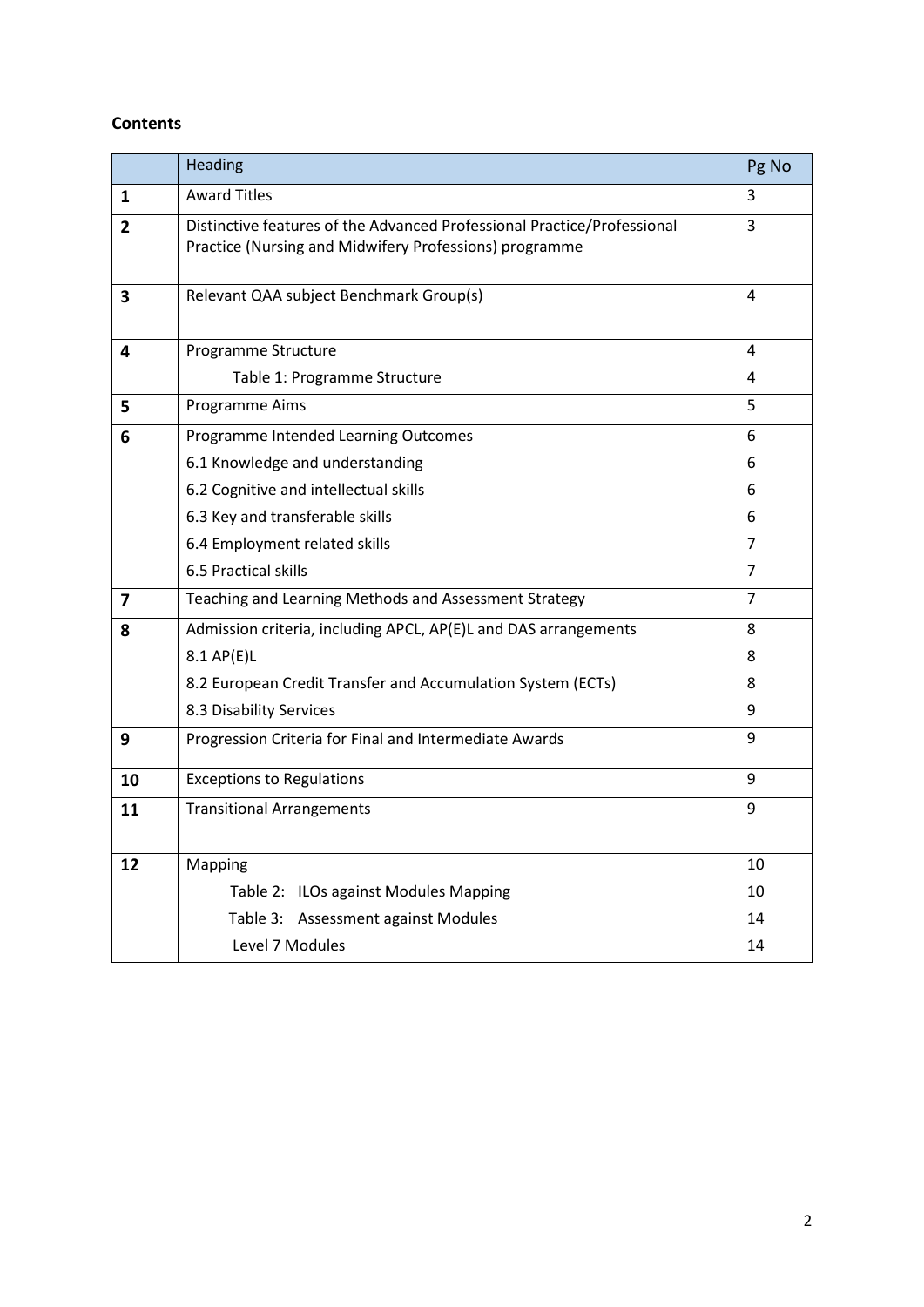#### **1. Award Titles:**

#### **Final Award:**

MSc Advanced Professional Practice (Nursing and Midwifery Professions)

#### **Level 7 Intermediate Award titles:**

Postgraduate Diploma (PgDip) Advanced Professional Practice (Nursing and Midwifery Professions)

Postgraduate Certificate (PgCert) Advanced Professional Practice (Nursing and Midwifery Professions)

#### **Exit award only for students who have attempted but fail the PgCert core module:**

Postgraduate Certificate (PgCert) Advanced Professional Development

UCAS Code: N/A

HECoS Code: 100246 Health Sciences

**Awarding Institution:** University of Plymouth **Teaching Institution:** University of Plymouth **Accrediting Body(ies):** Not applicable

# **2. Distinctive features of the Advanced Professional Practice/Professional Practice (Nursing and Midwifery Professions) programme**

Through the contemporary focus of the programme, as the students advance their knowledge and skills they will be well positioned to develop and improve practice in terms of efficiency, effectiveness and quality. This will lead to improved ways of working with a resultant impact on patient care ensuring a culture that fosters research-informed excellence, enhanced competency, advanced decision making and sustainability for future workforce development needs.

The programme has been re-developed to reflect changes to service, and acknowledges political and professional growth, whilst maintaining a clear focus on the University's strategy of ensuring a quality student experience. The programme offers students opportunities for a deeper and more advanced knowledge within their professional setting, whether that is an academic setting or a clinical setting, for example. This advanced level of knowledge is gained through the core modules that further develop knowledge of research as well as within the option master's modules that can be accessed as part of the programme. The programme offers a flexible design, in that students are able to plan a programme of learning that meets their own needs, accumulating credit from just two core modules and the remaining credit from option modules. Research-informed teaching will support the programme, which has a sound contemporary evidence base and utilises the range of skills and experience available within the programme team.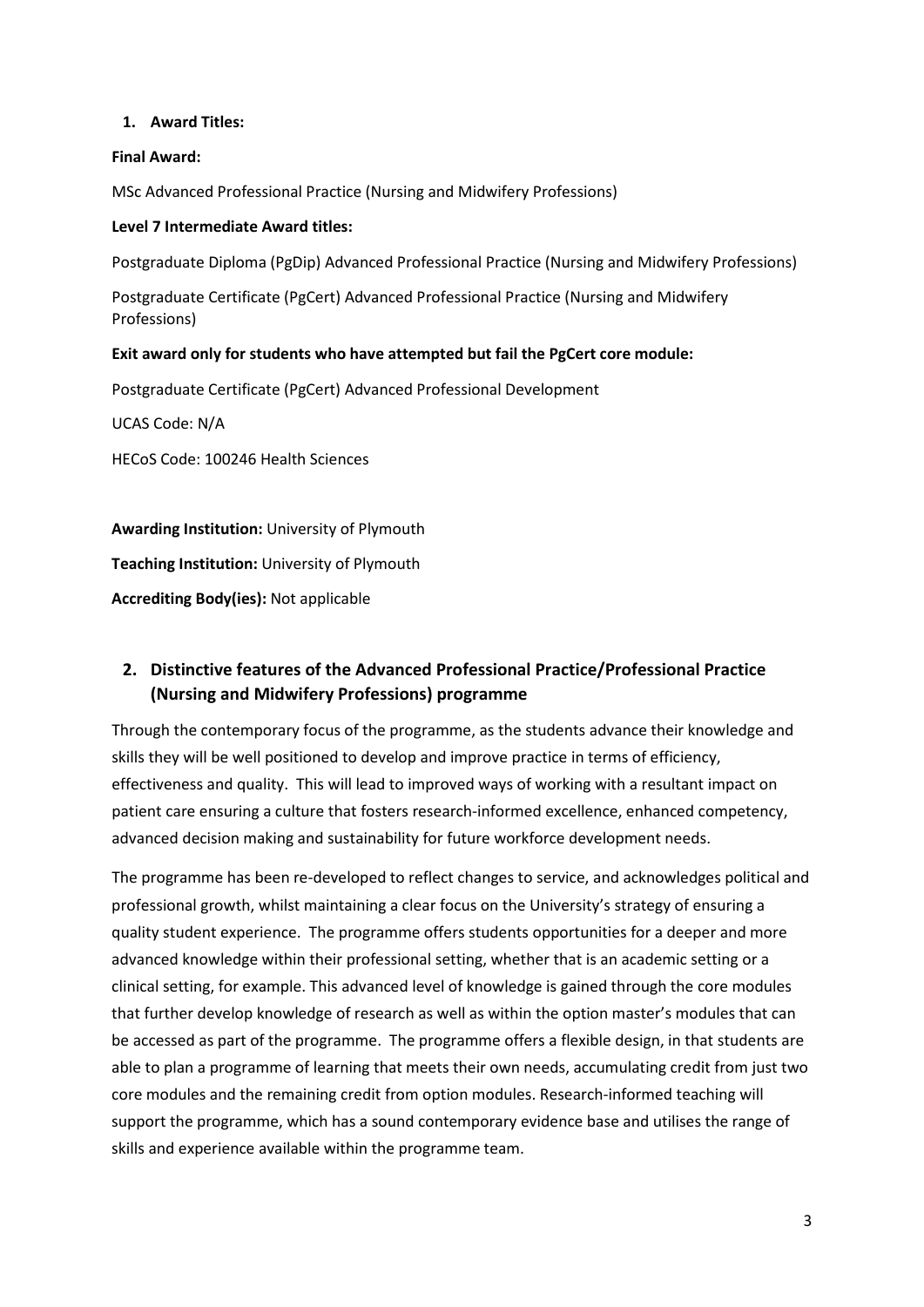The programme development team has been conscious of the need to enhance UK/EU and international student experience and promote academic excellence whilst ensuring that the programme meets contemporary service needs. The advanced professional practice (APP) programme attracts students from a diversity of backgrounds. Due to its developing blended nature of delivery, will promote recruitment from international, as well as national and local students.

The teaching team have international, national and local research collaborations and regularly publish and present on topics in their own relevant areas. Graduates from the APP programme take leading roles in their area of practice and many publish and present their dissertations locally nationally and internationally.

#### The **programme** offers:

- the student the opportunity to build an MSc around their personal and professional needs by selecting option modules relevant to their area of practice
- a student-centred approach to the programme structure providing flexibility
- opportunities to study in an inter-professional setting with inter-professional core and option modules
- a contemporary and dynamic programme responsive to the changing health and social care environment;
- professorial level input into curriculum design and delivery of modules, all with international, national and local profiles
- research informed teaching embedded throughout the curriculum; a team with extensive experience in the delivery of Masters level modules and a lecturing team with a diverse range of health and social care experience
- close partnership working with clinicians contributing to the teaching and assessment strategy

# **3. Relevant QAA subject Benchmark Group(s)**

The programme is informed by the Quality Assurance Agency (QAA) Framework for Higher Education Qualifications (FHEQ) in England, Wales and Northern Ireland for level 7 study (QAA for Higher Education 2008).

# **4. Programme Structure**

The programme will offer exit awards of Postgraduate Certificate Advanced Professional Practice (Nursing and Midwifery Professions); Postgraduate Diploma or Masters Degree Advanced Professional Practice (Nursing and Midwifery Professions). Providing the student with the opportunity to achieve their award with five option 20 credit (or 40 credit) modules from the level 7 module provision. The programme structure is illustrated in **Tables 1, 2 and 3 and Table 4** offers further guidance for those on a full time route.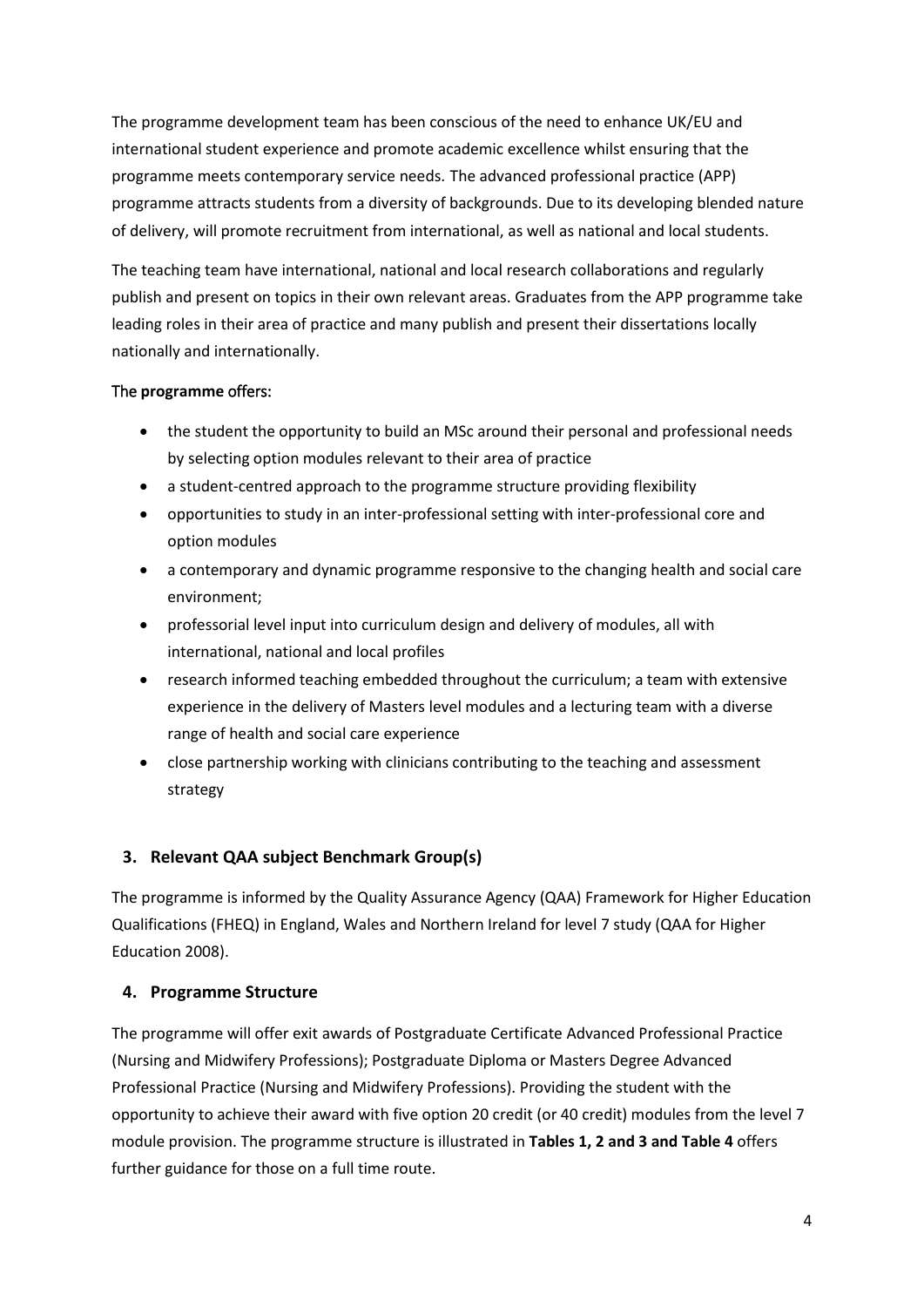# **Table 1: Programme Structure**

| PgCert/PgDip/MSc Programme Structure |                                        |                                        |                                       |  |  |  |  |  |  |  |  |
|--------------------------------------|----------------------------------------|----------------------------------------|---------------------------------------|--|--|--|--|--|--|--|--|
| <b>Option Module</b>                 | <b>CORE APP758</b>                     | <b>Option Module</b>                   | <b>PgCert</b>                         |  |  |  |  |  |  |  |  |
| 20 credits                           | <b>Advanced Concepts</b>               | 20 credits                             | <b>Advanced Professional Practice</b> |  |  |  |  |  |  |  |  |
|                                      | of Research:                           |                                        | (Nursing and Midwifery                |  |  |  |  |  |  |  |  |
|                                      | Methodology and                        |                                        | <b>Professions)</b>                   |  |  |  |  |  |  |  |  |
|                                      | <b>Methods</b>                         |                                        | 60 credits                            |  |  |  |  |  |  |  |  |
|                                      | 20 credits                             |                                        |                                       |  |  |  |  |  |  |  |  |
| <b>Option Module</b>                 | <b>Option Module</b>                   | <b>Option Module</b>                   | <b>PgDip</b>                          |  |  |  |  |  |  |  |  |
| 20 credits                           | 20 credits                             | 20 credits                             | <b>Advanced Professional Practice</b> |  |  |  |  |  |  |  |  |
|                                      |                                        |                                        | (Nursing and Midwifery                |  |  |  |  |  |  |  |  |
|                                      |                                        |                                        | <b>Professions)</b>                   |  |  |  |  |  |  |  |  |
|                                      |                                        |                                        | 120 credits                           |  |  |  |  |  |  |  |  |
|                                      | <b>CORE</b> APP753 Dissertation Module |                                        | <b>MSc Advanced Professional</b>      |  |  |  |  |  |  |  |  |
|                                      | 60 credits                             | <b>Practice (Nursing and Midwifery</b> |                                       |  |  |  |  |  |  |  |  |
|                                      |                                        | <b>Professions)</b>                    |                                       |  |  |  |  |  |  |  |  |
|                                      |                                        |                                        | 180 credits                           |  |  |  |  |  |  |  |  |

# Table 2: Full time study

| Year | Modules (and Credits)                                                    | Semester 1 | Semester 2 |
|------|--------------------------------------------------------------------------|------------|------------|
|      | APP758 Advanced Concepts of<br>Research: Methodology and<br>Methods (20) |            |            |
|      | Option module 1 (20)                                                     |            |            |
|      | Option module 2 (20)                                                     |            |            |
|      | Option module 3 (20)                                                     |            |            |
|      | Option module 4(20)                                                      |            |            |
|      | Option module 5 (20)                                                     |            |            |
|      | Dissertation (60)                                                        |            |            |

# Table 3: Part Time study

| Year          | Modules (and Credits)                                                    | Semester 1 | Semester 2 |
|---------------|--------------------------------------------------------------------------|------------|------------|
|               | APP758 Advanced Concepts of<br>Research: Methodology and<br>Methods (20) |            |            |
|               | Option module 1 (20)<br>Option module 2 (20)                             |            |            |
|               | Option module 3 (20)                                                     |            |            |
| $\mathcal{P}$ | Option module 4(20)                                                      |            |            |
|               | Option module 5 (20)                                                     |            |            |
|               | Dissertation (60)                                                        |            |            |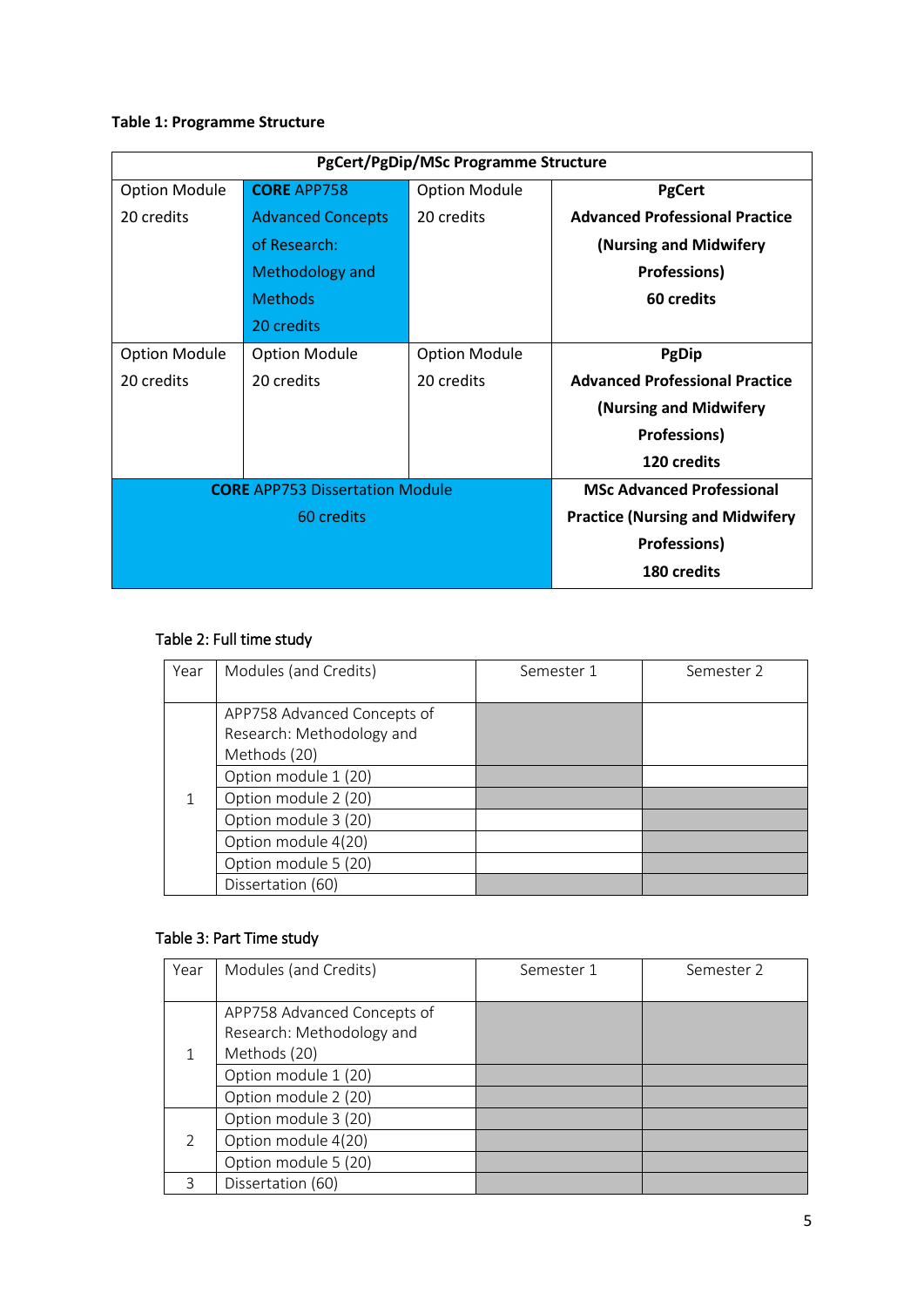# **Table 4: Recommended Route for Full Time Students**

| <b>Semester</b> | <b>Module</b>                                                                                                          |  |  |  |  |  |  |  |  |  |
|-----------------|------------------------------------------------------------------------------------------------------------------------|--|--|--|--|--|--|--|--|--|
| Semester 1      | APP758 Advanced Concepts in Research Methodology and Methods - 20                                                      |  |  |  |  |  |  |  |  |  |
|                 | credits (core module)                                                                                                  |  |  |  |  |  |  |  |  |  |
|                 |                                                                                                                        |  |  |  |  |  |  |  |  |  |
|                 | APP753 Dissertation - 60 credits (core module)                                                                         |  |  |  |  |  |  |  |  |  |
|                 |                                                                                                                        |  |  |  |  |  |  |  |  |  |
|                 | Optional Module(s) - 20 or 40 credits                                                                                  |  |  |  |  |  |  |  |  |  |
|                 | students select either one or two optional modules from those listed below:                                            |  |  |  |  |  |  |  |  |  |
|                 | APP749 Supervision of Learning and Assessment in Practice (20 credits)                                                 |  |  |  |  |  |  |  |  |  |
|                 | APP736/HEAD355 Leadership and Innovation (20 credits)                                                                  |  |  |  |  |  |  |  |  |  |
|                 | APP764 Public Health and Health Promotion (20 credits)                                                                 |  |  |  |  |  |  |  |  |  |
|                 | APP749/HEAD338 Supervision of Learning & Assessment in Practice (20 credits)                                           |  |  |  |  |  |  |  |  |  |
|                 | APP752/HEAD392 Work Based Learning (20 credits)                                                                        |  |  |  |  |  |  |  |  |  |
|                 | APP721/HEAD377 Perinatal Mental Health (20 credits)                                                                    |  |  |  |  |  |  |  |  |  |
| Semester 2      | Students may select a further 80 credits (or 60 credits if 120 taken in Semester                                       |  |  |  |  |  |  |  |  |  |
|                 | 1) from the following optional modules:                                                                                |  |  |  |  |  |  |  |  |  |
|                 | APP705 Advanced Psychosocial Assessment & Formulation (20 credits)                                                     |  |  |  |  |  |  |  |  |  |
|                 | APP707 CBT Interventions for Mental Health Professionals (Psychosis)                                                   |  |  |  |  |  |  |  |  |  |
|                 | (20 credits)                                                                                                           |  |  |  |  |  |  |  |  |  |
|                 | APP709 Working with People with a Diagnosis of Personality Disorder                                                    |  |  |  |  |  |  |  |  |  |
|                 | (20 credits)                                                                                                           |  |  |  |  |  |  |  |  |  |
|                 | APP718 Ethical and Legal Issues in Healthcare Practice (20 credits)                                                    |  |  |  |  |  |  |  |  |  |
|                 | APP721 Perinatal Mental Health (20 credits)*<br>٠                                                                      |  |  |  |  |  |  |  |  |  |
|                 | APP727 The Child and Young Person with Mental Health Needs - (20<br>٠<br>credits)                                      |  |  |  |  |  |  |  |  |  |
|                 | APP729 Enhancing End of Life Care and Palliative Care Practice (20<br>٠                                                |  |  |  |  |  |  |  |  |  |
|                 | credits)                                                                                                               |  |  |  |  |  |  |  |  |  |
|                 | APP766 Developing Expertise in Clinical Practice (20 credits)                                                          |  |  |  |  |  |  |  |  |  |
|                 | APP767 Mental Health Assessment in Urgent, Emergency and Acute<br>٠                                                    |  |  |  |  |  |  |  |  |  |
|                 | Care (20 credits)                                                                                                      |  |  |  |  |  |  |  |  |  |
|                 | APP732 Advancing the Care and Support of the Person with Dementia                                                      |  |  |  |  |  |  |  |  |  |
|                 | and their Carer (20 credits)                                                                                           |  |  |  |  |  |  |  |  |  |
|                 | APP736 Leadership and Innovation (20 credits)*<br>APP739 Enhancing Practice in Paediatric Palliative Care (20 credits) |  |  |  |  |  |  |  |  |  |
|                 | $\bullet$<br>APP744 Substance Misuse and Dual Diagnosis (20 credits)                                                   |  |  |  |  |  |  |  |  |  |
|                 | APP749 Supervision of Learning and Assessment in Practice (20                                                          |  |  |  |  |  |  |  |  |  |
|                 | credits)*                                                                                                              |  |  |  |  |  |  |  |  |  |
|                 | APP751 Critical Care of Children and Young People, Advancing                                                           |  |  |  |  |  |  |  |  |  |
|                 | Knowledge and Skills (20 credits)                                                                                      |  |  |  |  |  |  |  |  |  |
|                 | APP752 Work Based Learning (20 credits)*                                                                               |  |  |  |  |  |  |  |  |  |
|                 | APP754 Diabetes Mellitus (20 credits)                                                                                  |  |  |  |  |  |  |  |  |  |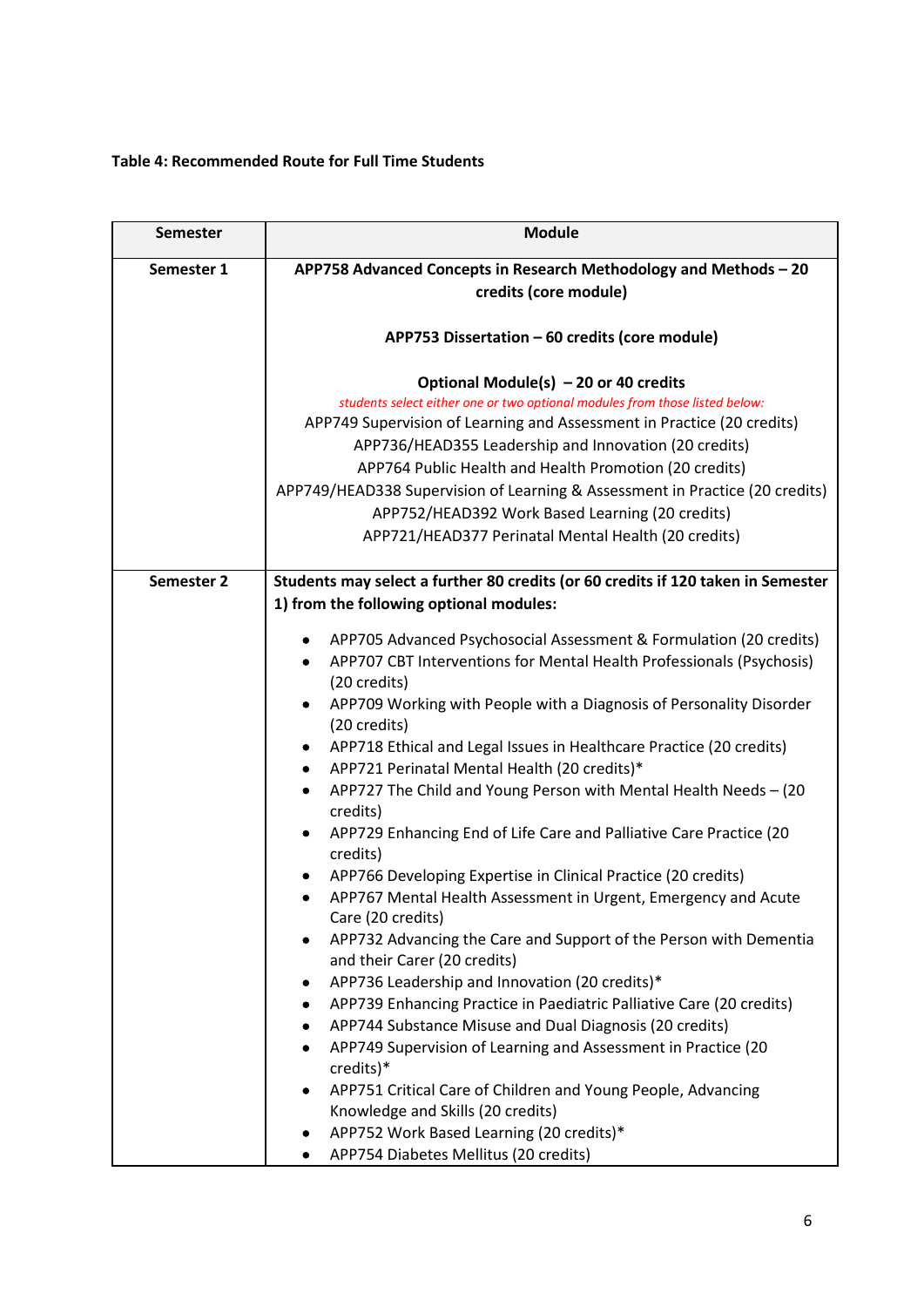|  | $\bullet$ | APP759 Advancing Knowledge of Learning and Teaching for Practice (20<br>credits)   |
|--|-----------|------------------------------------------------------------------------------------|
|  | $\bullet$ | APP764 Public Health and Health Promotion (20 credits)*                            |
|  | $\bullet$ | APP761 Enhanced Maternal Care (20 credits)                                         |
|  | $\bullet$ | APP766/UEC610 Developing expertise in urgent and emergency care<br>(20 credits)    |
|  | $\bullet$ | APP767/UEC611 Mental Health Assessment in Urgent & Emergency<br>Care (20 credits)  |
|  | $\bullet$ | APP727/HEAD385 The Child and Young Person with Mental Health<br>Needs (20 credits) |
|  |           |                                                                                    |

\*if module not already taken in Semester 1

# **The three year PT route can be undertaken flexibly up to a maximum of 6 years in duration, in line with University Regulations.**

Students will discuss their choice of modules with their Programme Lead/Personal Tutor to ensure that their selection is appropriate for their chosen award title. Students will also discuss their proposed timeline with their Programme Lead/Personal Tutor and this will be reviewed at regular points in line with the personal tutor guide. Students will be advised that option modules are subject to minimum numbers and are therefore advised to check with the Professional Development Unit two months prior to the proposed delivery date, to confirm that the module will be running.

# **5. Programme Aims**

The aim of the programme is to equip health professionals to advance knowledge and skills by:

- 1. gaining a deeper understanding of advanced professional practice and how this level of practice is used to enhance the patient journey
- 2. developing a critical understanding of the contemporary issues that influence service delivery and how the advancing level of practice influences the provision of high quality, patient centred care
- 3. developing a contemporary approach to health and social care through advancing and utilising knowledge and skills in professional practice
- 4. ensuring professional practice is underpinned by a focus on excellence and sustainability by developing a critical, analytical and creative approach
- 5. critically reviewing trends in theory, practice and management relating to practice
- 6. equipping individuals for lead roles in management, clinical practice and/or education
- 7. promoting an understanding of the philosophy and procedures involved in research and use of evidence
- 8. designing and undertaking research that will enhance and develop health care and/or health provision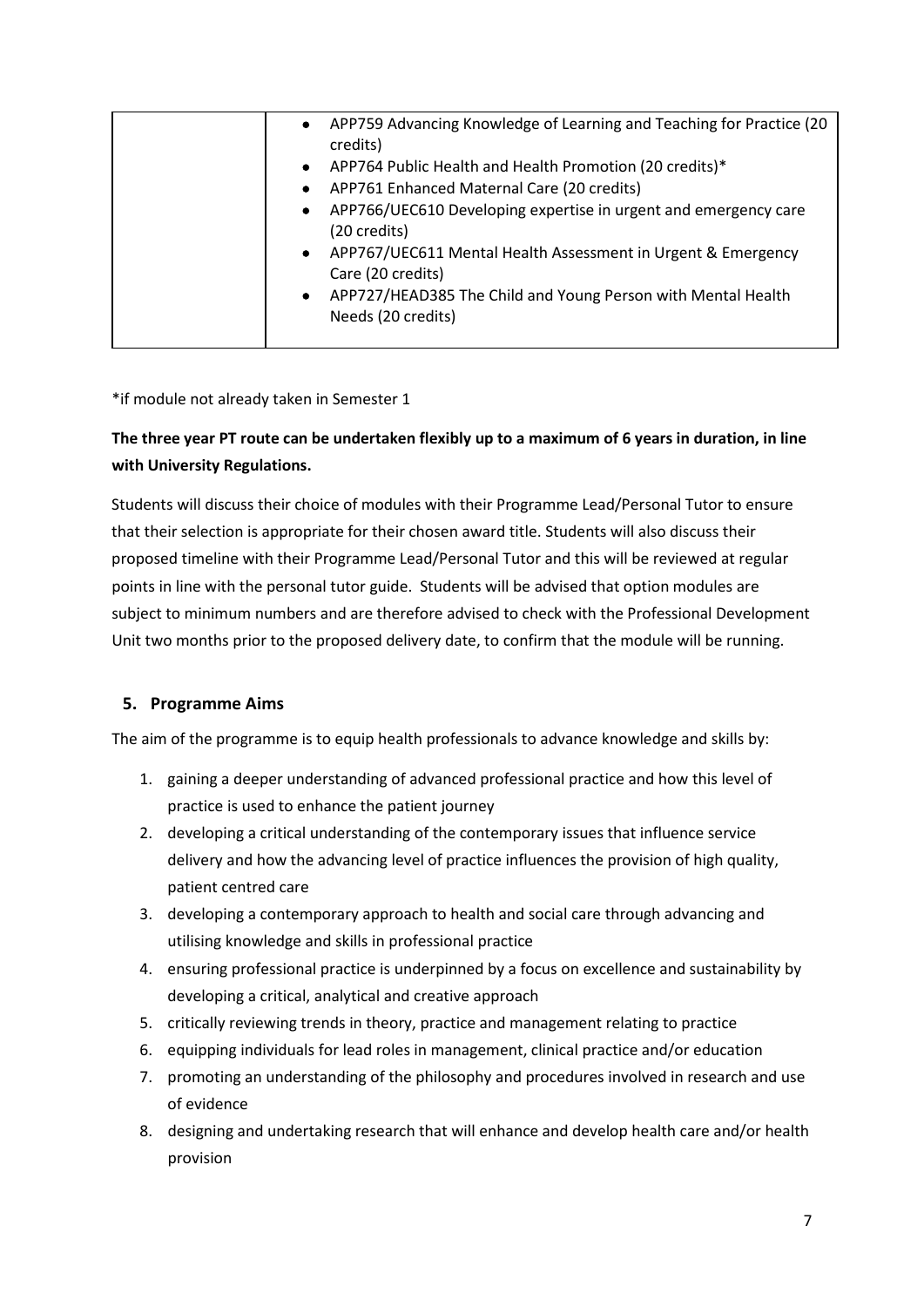# **6. Programme Intended Learning Outcomes**

These are mapped against modules and awards, see **table 2, section 12**

# **6.1 Knowledge and understanding**

On successful completion graduates will have developed:

- 1) a systematic understanding of knowledge, and a critical awareness of current problems and/or new insights, much of which is at, or informed by, the forefront of their academic discipline, field of study, or area of professional practice
- 2) a comprehensive understanding of techniques applicable to their own research or advanced scholarship
- 3) originality in the application of knowledge, together with a practical understanding of how established techniques of research and enquiry are used to create and interpret knowledge in the discipline
- 4) knowledge gained from advanced study to professional practice
- 5) a deeper understanding of advanced professional practice and how this level of practice is used to enhance the patient journey
- 6) a deeper understanding of the influences, drivers and polices that inform the level of advanced practice

# **6.2 Cognitive and intellectual skills**

On successful completion, graduates will have developed the ability to:

- 1. critically analyse policy, research and theoretical literature
- 2. synthesise arguments and results from varying sources including research, policy and theoretical literature
- 3. critically reflect on professional practice and incorporate knowledge to enhance practice
- 4. develop critical arguments around research, policy and theory
- 5. apply knowledge gained from advanced study to professional practice
- 6. use critical thinking skills relating to the professional, political, legal and ethical demands of working within the context of advanced practice

# **6.3 Key and transferable skills**

On successful completion, graduates will have developed the ability to:

1. deal with complex issues both systematically and creatively, make sound judgements in the absence of complete data, and communicate their conclusions clearly to specialist and nonspecialist audiences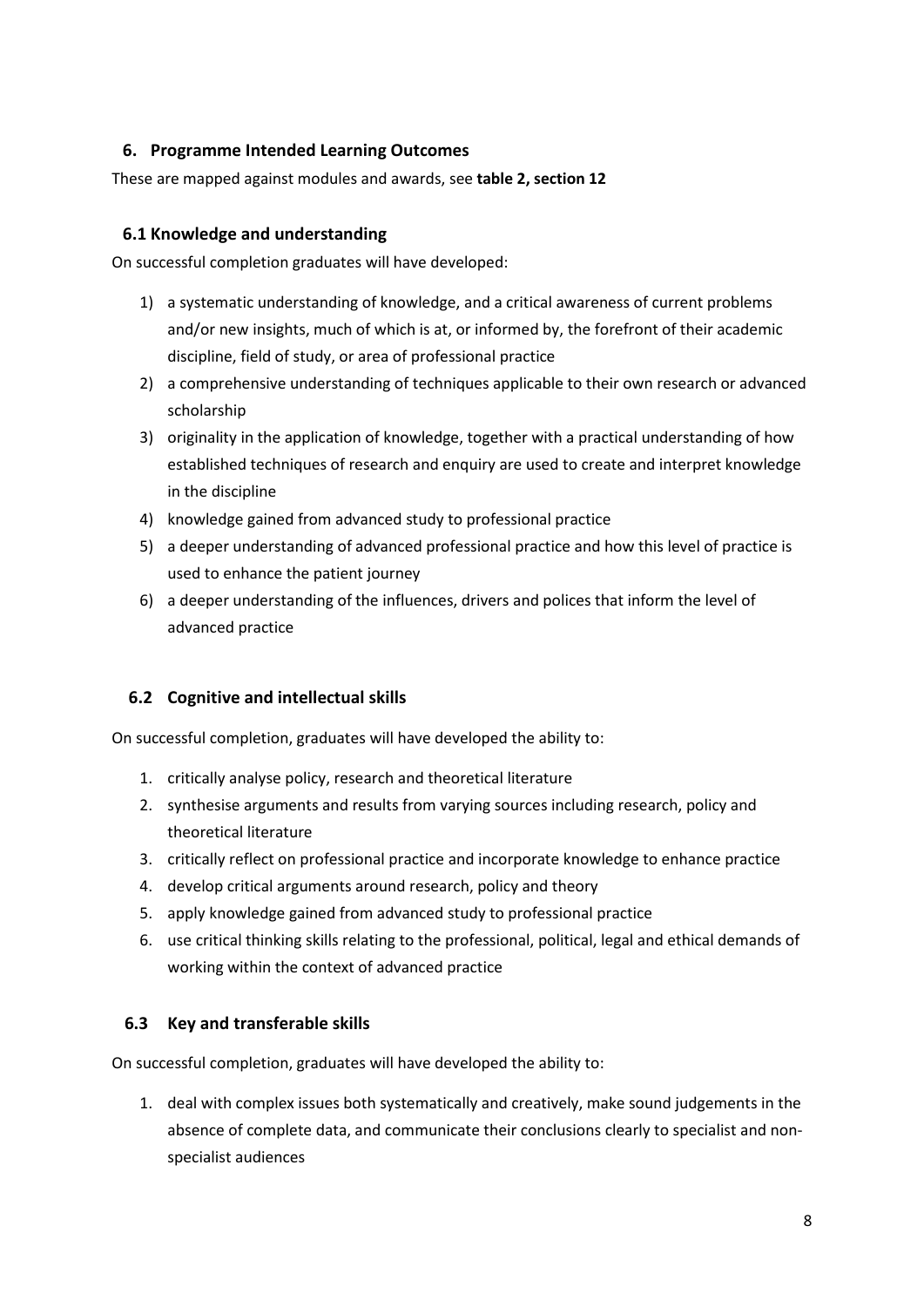- 2. demonstrate self-direction and originality in tackling and solving problems, and act autonomously in planning and implementing tasks at a professional or equivalent level; nonspecialist audiences
- 3. accept responsibility for their own professional practice applying ethical, legal and professional principles

# **6.4 Employment related skills**

On successful completion, graduates will have developed the ability to:

- 1. exercise initiative and personal responsibility
- 2. utilise decision-making in complex and unpredictable contexts; and the independent learning ability required for continuing professional development
- 3. demonstrate sound understanding of the importance and relevance of evidenced based practice to the delivery of safe effective patient/client care.
- 4. evaluate the context of risk and development of quality, patient/client safety and clinical governance agenda critically reflecting upon student's individual development
- 5. develop a contemporary evidenced based proposal for research that will inform practice

# **6.5 Practical skills**

On successful completion, graduates will have developed the ability to:

- 1) accept responsibility for their own professional practice applying ethical, legal and professional principles
- 2) facilitate the provision of an environment of care in which the uniqueness of each individual is valued and is a commitment to fair and anti-discriminatory practice
- 3) proactively adopt appropriate strategies to enhance learning for patients and colleagues
- 4) propose and develop a researchable question and critically analyse the evidence from the research to fill a practice - theory gap
- 5) undertake self-motivated research, critically appraise and present data

# 7. **Teaching and Learning Methods and Assessment Strategies**

The student will achieve the learning outcomes through teaching and learning strategies, appropriate to the module outcomes. These include a variety of student centred delivery methods such as action learning sets, interactive lectures, group discussion, group and individual tutorials, online study tasks, seminars, workshops, self-directed study, and the use of communication and information technologies, for example, narrated PowerPoint presentations, podcasts plus synchronous and asynchronous discussion fora. Modules with a clinical skills element will be delivered in simulated settings. Delivery methods will include a virtual environment where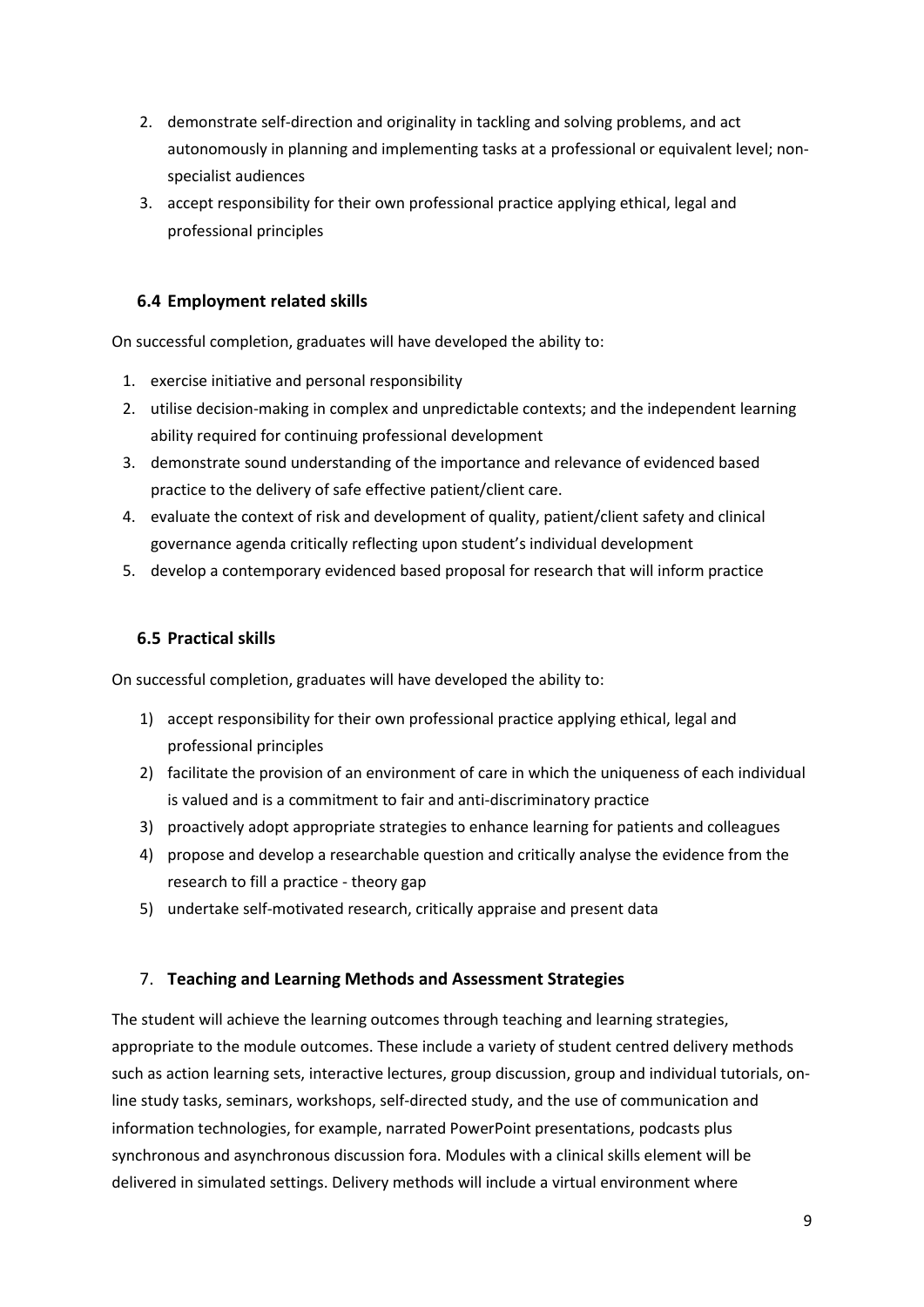applicable. The two core modules are delivered in a purely online setting because of; the broad geographical area of our student population; the positive feedback from stakeholders and students regarding accessibility of the online delivery; and the diverse contribution made by lecturers, external experts and students themselves, all of which have contributed to the success of their online delivery.

A diverse range of assessment methods will be utilised such as written reports, critical literature reviews, research proposals, posters, Objective Structured Clinical Examinations (OSCEs), case studies, critical reflections on practice, essays, dissertations, oral presentations, small group presentations, active participation in group discussions, portfolios, and project outputs.

# **8. Admissions Criteria, including APCL, APEL and DAS arrangements**

In order to commence this programme, the student must meet the University's entry requirements for study at postgraduate level. Applicants will normally have a first degree, BSc (Hons) at 2.2 or above; or European first cycle equivalent plus a professional qualification in health or social care. Those individuals without a degree but with appropriate practice related experience relevant to the programme may be eligible to apply.

Applicants where English is not the first language must also provide evidence of competence in written and spoken English in accordance with the University's Admissions Code of Practice, that is, IELTS of 6.5 overall with a minimum of 5.5 in each part.

Potential students are assessed for their ability to study at Masters Level and therefore an interview will normally be necessary. Candidates without a first degree at 2.2 or above (or European first cycle equivalent) will normally be required to submit a short piece of writing as part of the admissions process.

Students will be required to be working in a clinical environment, should they select a module with a clinical element/focus, in order to facilitate the successful completion of the programme/module outcomes. International students will select modules with non-clinical assessments.

# **8.1 AP(E)L**

Claims for credit for prior learning, whether certificated or experiential are accepted and will be considered following University regulations and Faculty procedures.

# **8.2 European Credit Transfer and Accumulation System (ECTS)**

This programme is equivalent to 90 ECTS credits (second cycle) with 30 ECTS credits at post graduate certificate, 60 credits at postgraduate diploma and 90 credits at Master's degree. Each 20-credit module has the equivalent of 10 ECTS credits and assumes a notional student effort of between 200- 300 hours.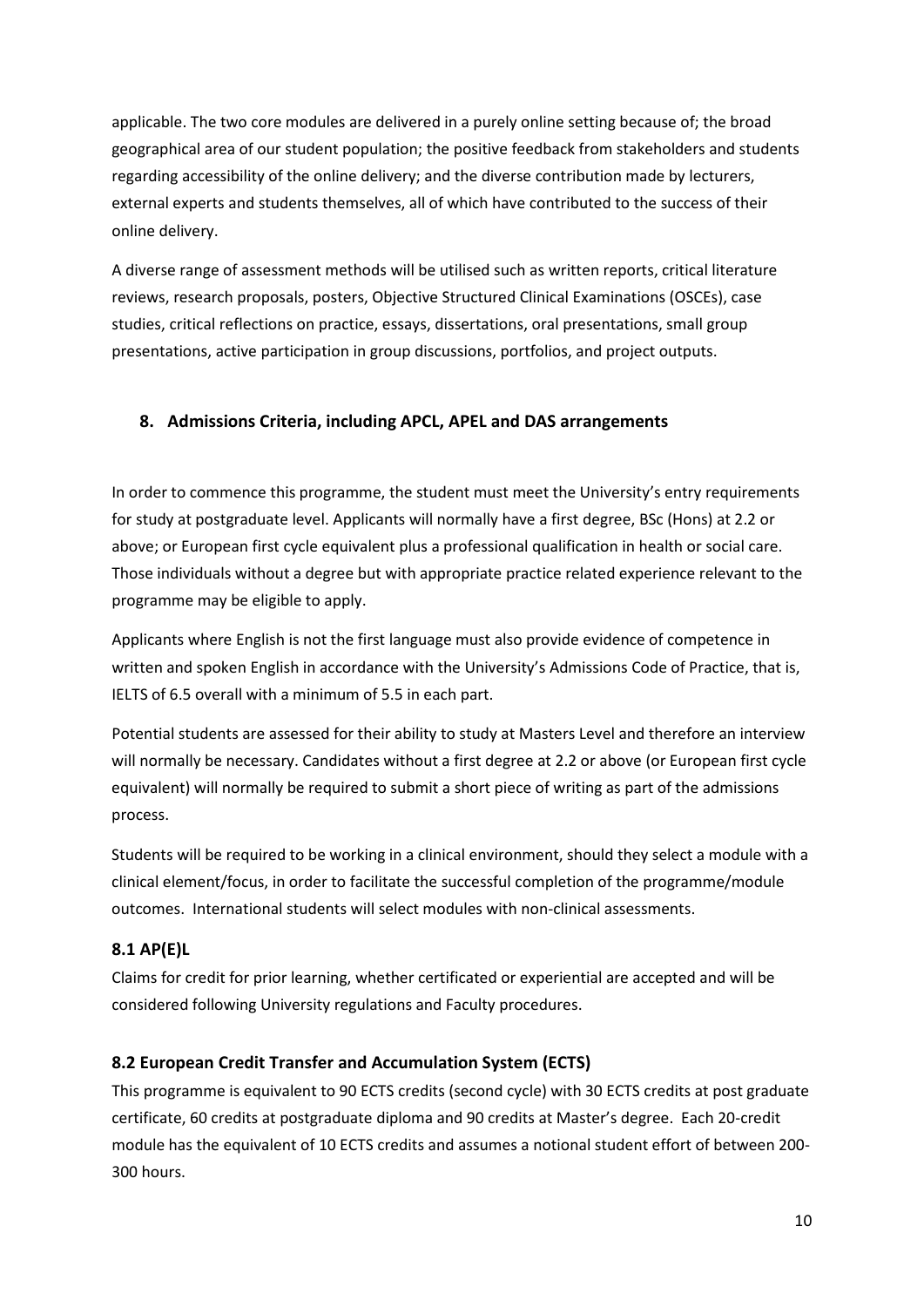# **8.3 Disability Services**

The programme design enables students to have an equitable experience. We work collegiately with expert colleagues in Disability Services (within the Student Hub) to ensure students, who consider studying the MSc Advanced Professional Practice (Nursing and Midwifery Professions), receive timely advice on the support available. Students can declare a support requirement or disability – via the 'Disclosure for applicants' pages on the University website.

# **9. Progression Criteria for Final and Intermediate Awards**

The programme will offer exit awards of:

PgCert Advanced Professional Practice (Nursing and Midwifery Professions) – 60 credits, including APP758 and 40 credits from optional modules.

PgDip Advanced Professional Practice (Nursing & Midwifery Professions) – 120 credits, including APP758 and 100 credits from optional modules.

PgCert Advanced Professional Development – 60 credits – this award is for students who have attempted but fail the first core module of the programme. Students who receive this award will be unable to progress any further. Students who achieve 60 credits of optional modules but do not attempt the first core module will not be eligible for this exit award.

# **Final Award:**

MSc Advanced Professional Practice (Nursing and Midwifery Professions) – 180 credits, including APP758, APP753 and 100 credits from optional modules.

# **10. Non-Standard Regulations**

The following non-standard regulations will apply to this programme:

- 1. All elements and components of assessment within the programme must be achieved, with a minimum of 50% for all percentage-weighted assessments.
- 2. There is no compensation within or across modules.

# 11. **Transitional Arrangements**

The MSc Advanced Professional Practice programme has been redeveloped to meet the changing needs of healthcare and the wider international market. The transitional arrangements for current students on this generic programme who have only 40 credits remaining and had planned to use this credit for SPP702 (the project) will be supported to undertake SPP702.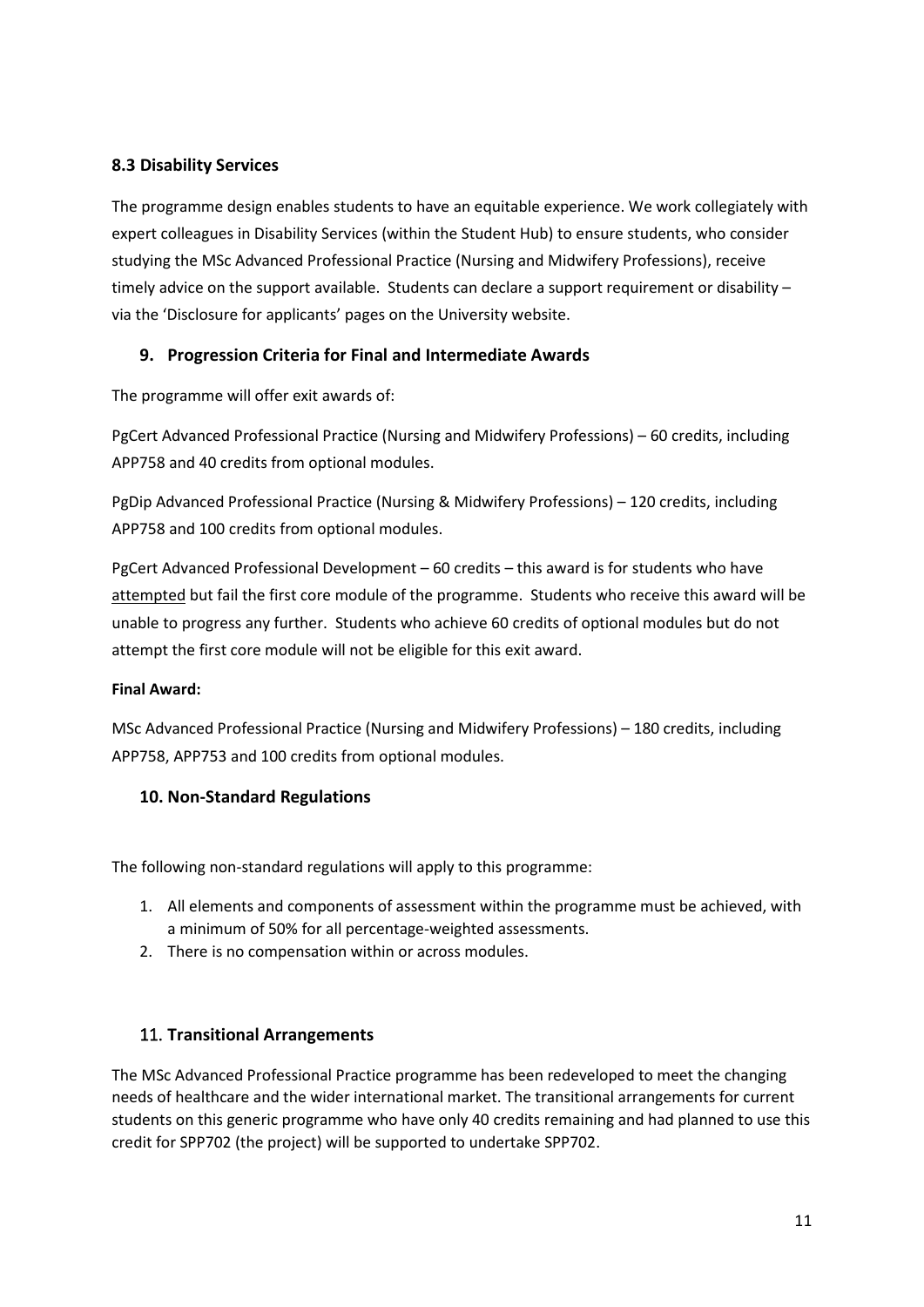Any students who have undertaken APP758, APP745 or APP702 (latter two modules were previous versions of APP758) *and had planned* to undertake SPP702 and where their assessment focused on the project, these students will also be supported to undertake SPP702.

Any students who enrolled on MSc Advanced Professional Practice generic programme but who have not undertaken APP758 or APP745 prior to September 2021, will not be able to access SPP702. These students, along with new enrolled students on the re-approved programme will undertake APP753 Dissertation module, as their final core module.

# **12. Mapping**

# **Table 5: Module contribution to meeting Award Learning Outcomes**

#### **Note:**

There is no specific mapping for the Knowedge and Skills Framework (2004). The core and specific dimensions of the framework have been considered and reflected in the above mapping exercises.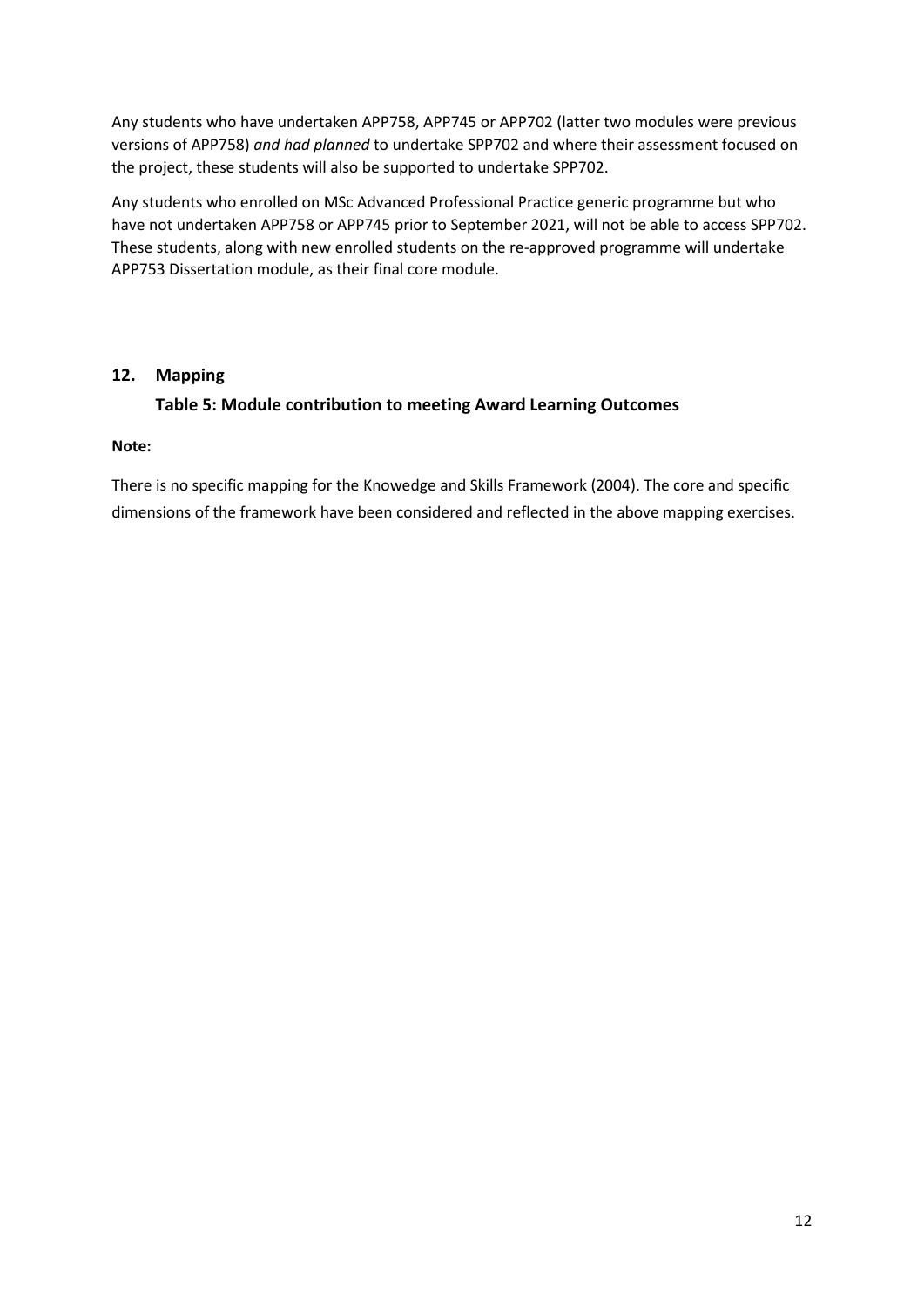#### **Programme Specification Mapping (PGT): module contribution to the meeting of Award Learning Outcomes**

#### **Table 5: CORE and Option Modules Level 7**

| Core            | Award Learning Outcomes contributed to:     |            |            |   |   |            |            |                |            |                                             |   |              |            |                |            | Comp       | Assessments             |            |            |            |            |                |   |    |            |   |                |
|-----------------|---------------------------------------------|------------|------------|---|---|------------|------------|----------------|------------|---------------------------------------------|---|--------------|------------|----------------|------------|------------|-------------------------|------------|------------|------------|------------|----------------|---|----|------------|---|----------------|
| <b>Modules</b>  |                                             |            |            |   |   |            |            |                |            |                                             |   |              |            | Y/N            |            |            |                         |            |            |            |            |                |   |    |            |   |                |
| And             | Knowledge and<br>Cognitive and intellectual |            |            |   |   |            |            |                |            | <b>Employment related</b><br><b>Key and</b> |   |              |            |                |            |            | <b>Practical skills</b> |            |            |            |            |                |   |    |            |   |                |
| credits         | understanding                               |            |            |   |   |            | skills     |                |            |                                             |   | transferable |            |                | skills     |            |                         |            |            |            |            |                |   |    |            |   |                |
| L7              |                                             |            |            |   |   |            |            |                |            |                                             |   |              | skills     |                |            |            |                         |            |            |            |            |                |   |    |            |   |                |
|                 | ш                                           | 2          | 3          | 4 | 5 | 6          |            | $\overline{2}$ | 3          | 4                                           | 5 | 6            |            | $\overline{2}$ | 3          |            | 2                       | 3          | 4          | 5          | 1          | $\overline{2}$ | 3 | 4  | 5          |   |                |
| <b>APP</b>      |                                             | $\sqrt{ }$ | $\sqrt{ }$ |   |   | $\sqrt{ }$ | V          | V              |            | N                                           |   | ΔI           |            | $\sqrt{ }$     | $\sqrt{ }$ |            |                         |            |            | $\sqrt{ }$ |            |                |   |    | $\sqrt{ }$ | N | C <sub>1</sub> |
| 758             |                                             |            |            |   |   |            |            |                |            |                                             |   |              |            |                |            |            |                         |            |            |            |            |                |   |    |            |   | A1             |
| c 20            |                                             |            |            |   |   |            |            |                |            |                                             |   |              |            |                |            |            |                         |            |            |            |            |                |   |    |            |   |                |
|                 |                                             |            |            |   |   |            |            |                |            |                                             |   |              |            |                |            |            |                         |            |            |            |            |                |   |    |            |   |                |
| <b>APP</b>      | $\sqrt{ }$                                  | $\sqrt{ }$ | $\sqrt{ }$ | N | V | $\sqrt{ }$ | $\sqrt{ }$ | $\sqrt{ }$     | $\sqrt{ }$ | $\sqrt{ }$                                  |   |              | $\sqrt{ }$ | $\sqrt{ }$     | $\sqrt{ }$ | $\sqrt{ }$ | v                       | $\sqrt{ }$ | $\sqrt{ }$ | $\sqrt{ }$ | $\sqrt{ }$ | $\sqrt{ }$     | V | V  | $\sqrt{ }$ | N | C <sub>1</sub> |
| 753             |                                             |            |            |   |   |            |            |                |            |                                             |   |              |            |                |            |            |                         |            |            |            |            |                |   |    |            |   | A1             |
| c 60            |                                             |            |            |   |   |            |            |                |            |                                             |   |              |            |                |            |            |                         |            |            |            |            |                |   |    |            |   |                |
| Confirmed       | v                                           | $\sqrt{ }$ | V          | N | V | $\sqrt{ }$ | √          | $\sqrt{ }$     | V          | $\sqrt{ }$                                  |   | V            | $\sqrt{ }$ | V              | $\sqrt{ }$ | $\sqrt{ }$ | V                       | $\sqrt{ }$ | $\sqrt{ }$ | $\sqrt{ }$ | v          | V              |   | νI | $\sqrt{ }$ |   |                |
| Award           |                                             |            |            |   |   |            |            |                |            |                                             |   |              |            |                |            |            |                         |            |            |            |            |                |   |    |            |   |                |
| LO <sub>S</sub> |                                             |            |            |   |   |            |            |                |            |                                             |   |              |            |                |            |            |                         |            |            |            |            |                |   |    |            |   |                |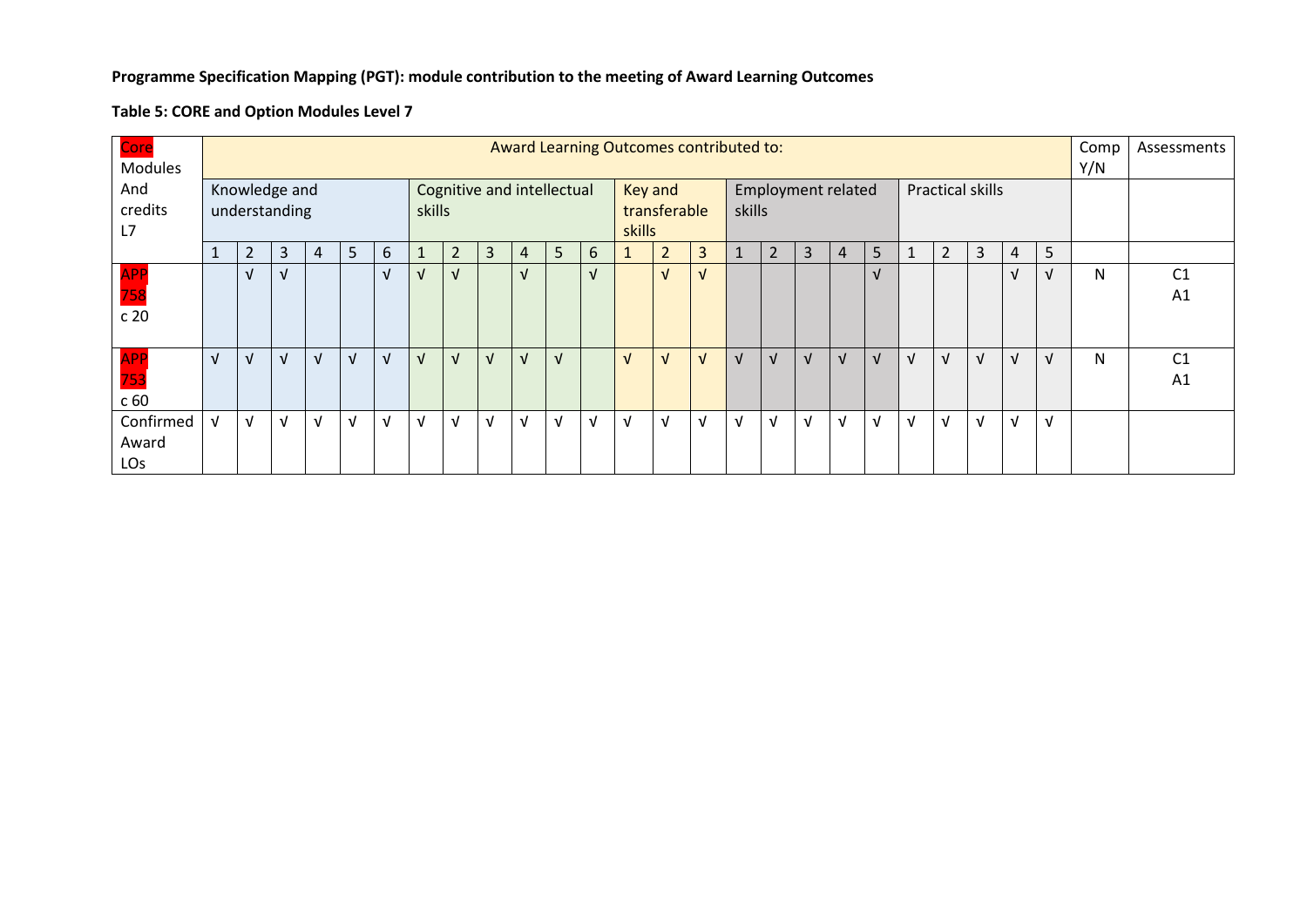# **APPENDIX 1: Intended Learning Outcomes - Exit award PgCert Advanced Professional Development (only for students who have attempted but failed the PgCert core module)**

#### **Knowledge and understanding**

On successful completion, graduates should have developed:

- A deep, comprehensive and systematic understanding in key aspects of professional practice;
- An understanding of international, national and local policies and guidelines informing their practice area;
- An ability to apply knowledge and skills to their individual area of practice

#### **Cognitive and intellectual skills**

On successful completion, graduates should have developed ability to:

- Relate their advanced knowledge base, skills and professional behaviour to their own professional practice area;
- Use personal reflection to analyse self and own actions, through a critical thinking, problem solving, enquiry based approach;
- Critically discuss the competencies and components required for safe, efficient and ethical health and social care practice;

#### **Key and transferable skills**

On successful completion, graduates should have developed the ability to:

- Critically evaluate relevant information in their professional practice in order to determine timely interventions and appropriate care pathways;
- Critically apply contemporary policy and guidelines in relation to their professional practice;
- Systematically and critically review databases using appropriate search terms;

#### **Employment related skills**

On successful completion, graduates should have developed:

- Advanced communication skills required to liaise with the healthcare team involved in their own professional practice;
- An ability to systematically review the evidence base within their own professional practice;
- A problem solving approach to their area of professional practice based on critical reflection, appraisal and application of evidence;

#### **Practical skills**

On successful completion, graduates should have developed the ability to:

- Demonstrate advanced communication skills and application of these within a health and social care environment;
- Use critical personal reflection to problem solve the critical application of skills in a problem solving approach;
- Effectively maintain their own development, through identifying, evaluating and maintaining capabilities and qualities to support effective working within their role.